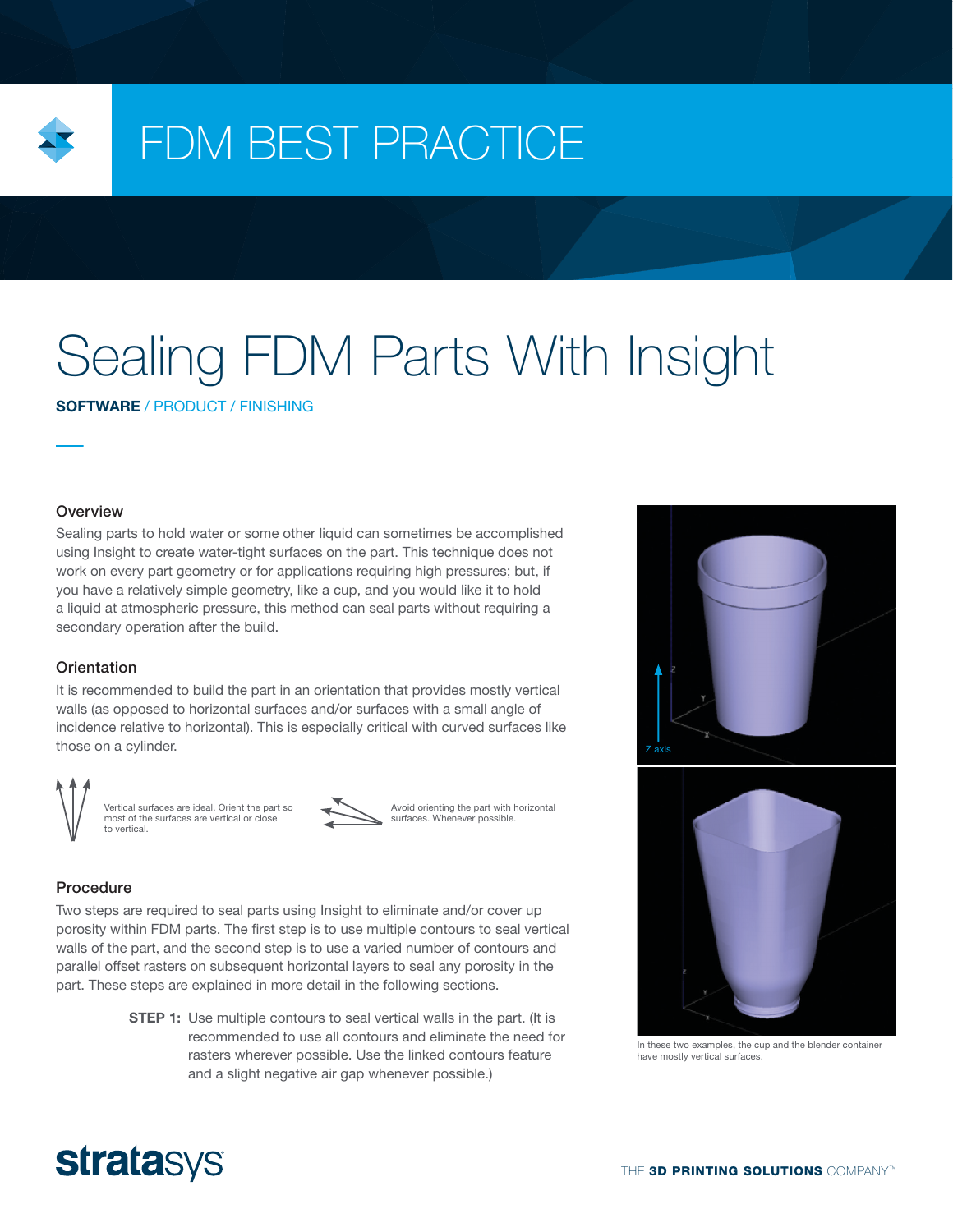Here's how to apply multiple contours and turn on linked contours: There are two ways to apply these groups to your part. You can apply certain settings globally using the toolpath setup menu, or you can add custom groups to individual curves and change settings on a curve-by-curve basis. Both methods are illustrated below.

**STEP 2:** Use the parallel offset rasters feature, or custom groups, to create sequential layers with varied numbers of contours to cover up the raster turnaround areas on each layer, and parallel offset rasters to seal up any potential gaps between adjacent rasters. (See illustrations.)



Ceramic stars and plastic cones are two examples of finishing media.